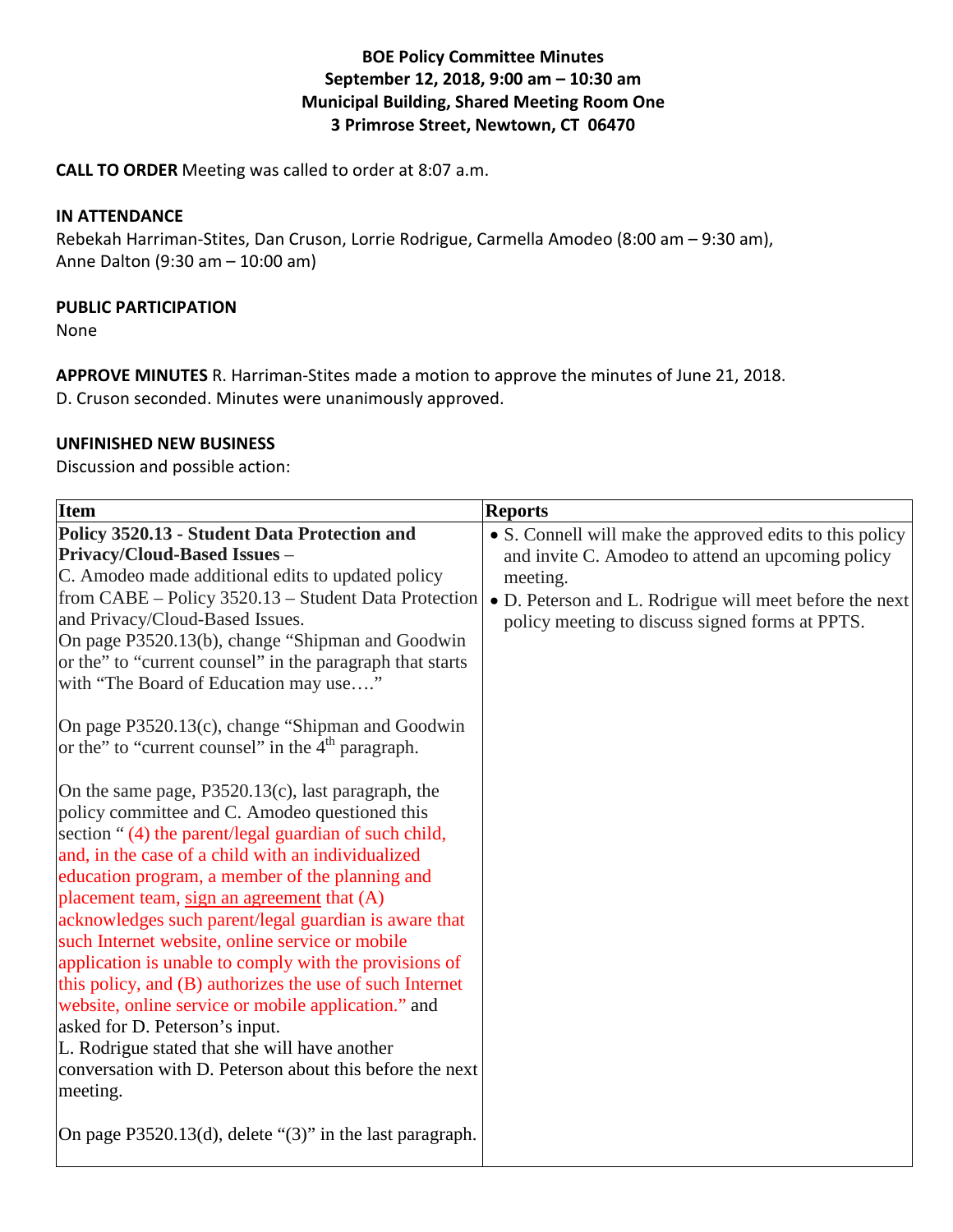| Policy 6141.321 – Computers: Responsible<br><b>Computer, Network and Internet Use</b><br>C. Amodeo made edits to this policy and the policy<br>committee agreed with the original edits.<br>On page P6141.321(b), delete "on servers or disks or<br>stored" in the first paragraph under Expectations. The<br>sentence will read as follows: "Users should not expect<br>that files stored in district-provided resources will be<br>private." | • S. Connell will make the approved edits to this policy<br>and invite C. Amodeo to attend an upcoming policy<br>meeting. |
|------------------------------------------------------------------------------------------------------------------------------------------------------------------------------------------------------------------------------------------------------------------------------------------------------------------------------------------------------------------------------------------------------------------------------------------------|---------------------------------------------------------------------------------------------------------------------------|
| L. Rodrigue asked that we change all "pupil / pupils"<br>to "student / students". There were four changes<br>throughout the policy.                                                                                                                                                                                                                                                                                                            |                                                                                                                           |
| In Form 1 on page P6141.321, change the title<br>"Acceptable Use of Technology" to "Responsible Use<br>of Technology".                                                                                                                                                                                                                                                                                                                         |                                                                                                                           |
| In the Forms 2 and 3, delete "as referenced by BOE<br>Policy 8-300" in the first sentence. R. Harriman-Stites<br>and D.Cruson agreed that we can reference all three<br>policies (Policy 6141.321, Policy 5131.81 and Policy<br>5131.82) at the end of each form.                                                                                                                                                                              |                                                                                                                           |
| Under the Terms of Agreement on the same page,<br>change "responsibility" to "responsibly" in the first<br>bullet.                                                                                                                                                                                                                                                                                                                             |                                                                                                                           |
| Policy 5131.81 - Use of Electronic Devices and<br>Policy 5131.82 – Restrictions on Publications and<br>Written or Electronic Material - There was some<br>discussion on merging these two policies together,<br>however, after reviewing them, the policy committee<br>agreed that they need to be two separate policies.                                                                                                                      | • S. Connell to invite C. Amodeo to an upcoming<br>policy committee meeting to review and discuss these<br>policies.      |
| Policy $5131.81 - On$ page $P5131.81(a)$ , change<br>"acceptable use" to "responsible use" in the first<br>paragraph, last sentence.                                                                                                                                                                                                                                                                                                           |                                                                                                                           |
| On the same page, under Use of Privately Owned<br>Technoloical Devices, the paragraph should read as<br>follows:<br>"Privately owned technological devices may not be<br>used during instructional time, expect as specifically<br>permitted by instructional staff. Privately owned<br>technological devices may only be used during non-<br>instructional time when approved by administration."                                             |                                                                                                                           |
| Add a note under this paragraph that states: "Use of<br>devices are governed by the Responsible Use of<br>Technology policy: Policy 6141.321."                                                                                                                                                                                                                                                                                                 |                                                                                                                           |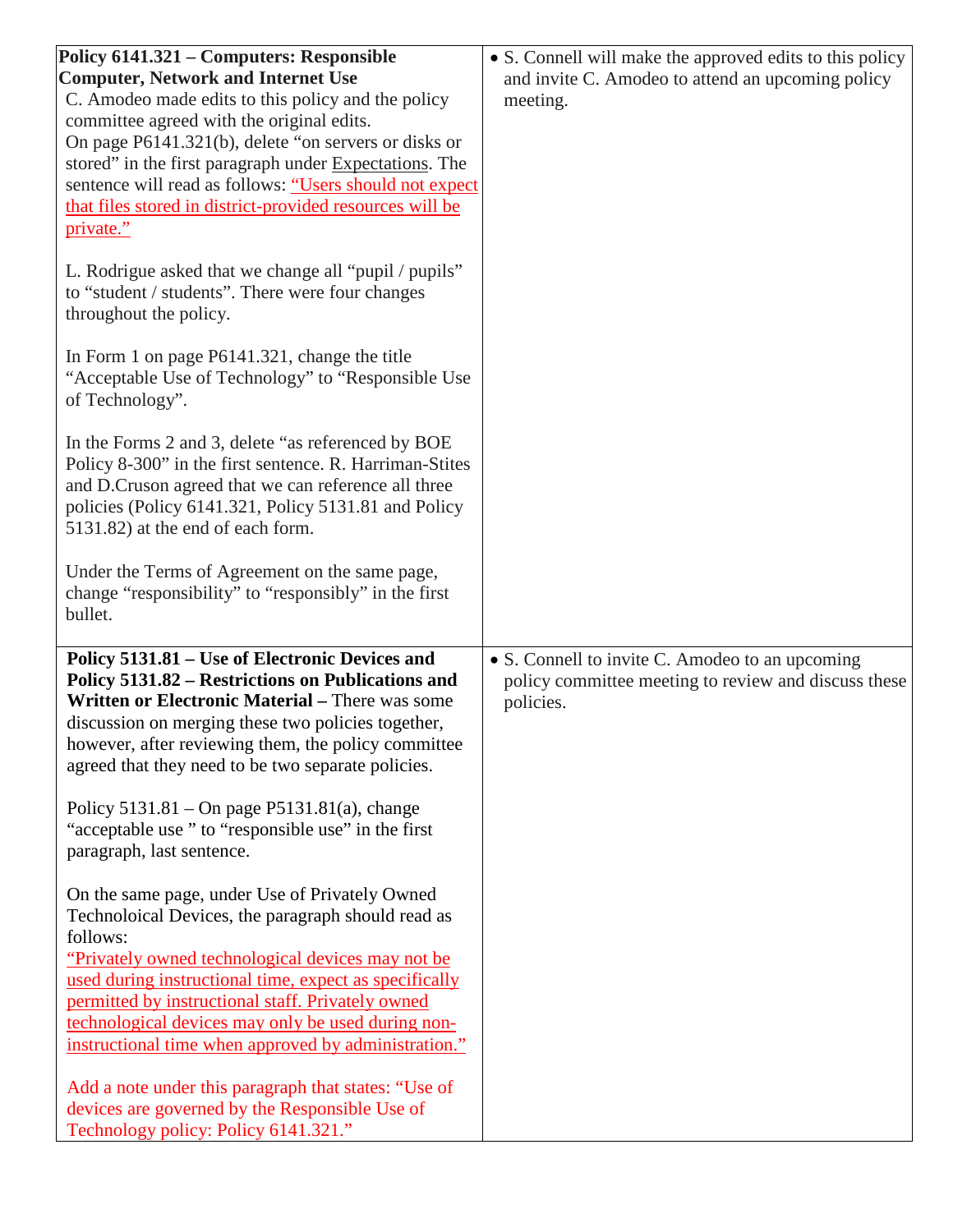| Policy 5131.81 – Use of Electronic Devices and<br>Policy 5131.82 – Restrictions on Publications and                                                                                                                                                                                                                                                                                                                                                                                                                                                                      |                                                                                                                                                                                                                                                            |
|--------------------------------------------------------------------------------------------------------------------------------------------------------------------------------------------------------------------------------------------------------------------------------------------------------------------------------------------------------------------------------------------------------------------------------------------------------------------------------------------------------------------------------------------------------------------------|------------------------------------------------------------------------------------------------------------------------------------------------------------------------------------------------------------------------------------------------------------|
| <b>Written or Electronic Material (continued)</b>                                                                                                                                                                                                                                                                                                                                                                                                                                                                                                                        |                                                                                                                                                                                                                                                            |
| On page P5131.81, the first sentence should read as<br>follows: "Use of any such device for an improper<br>purpose is prohibited. Improper purpose include, but<br>are not limited to the following:"<br>On the same page, add semicolons after each bullet.<br>R. Harriman-Stites proposed that we merge the bullets<br>"Taking pictures without the specific permission of the<br>subject of the picture" and "Using a privately owned<br>technological device" together to make one bullet<br>that states:<br>"Violating any school rules, including the unauthorized |                                                                                                                                                                                                                                                            |
| visual or audio recording of another individual without<br>the permission of the individual; or"                                                                                                                                                                                                                                                                                                                                                                                                                                                                         |                                                                                                                                                                                                                                                            |
| Add a statement before Sexting that says:<br>"Additional guidelines around distribution of<br>electronic material can be found in BOE Policy<br>5131.81.                                                                                                                                                                                                                                                                                                                                                                                                                 |                                                                                                                                                                                                                                                            |
| Policy 5131.82 -<br>R. Harriman-Stites tables this policy until C. Amodeo<br>can review and make edits for the next policy meeting.                                                                                                                                                                                                                                                                                                                                                                                                                                      |                                                                                                                                                                                                                                                            |
| <b>School Security Officer Manual - Newtown Public</b><br>Schools-<br>R. Harriman-Stites tabled this policy until Rich Mills<br>sends his input to S. Connell.                                                                                                                                                                                                                                                                                                                                                                                                           | • S. Connell to follow up with Rich Mills regarding<br>potential policies to mirror the School Security<br>Officer Manual.<br>• S. Connell to invite M. Pompano to an upcoming<br>policy committee meeting to review and discuss this<br>potential policy. |

# **UNFINISHED OLD BUSINESS**

Discussion and possible action:

| <b>Item</b>                                              | <b>Reports</b>                                      |
|----------------------------------------------------------|-----------------------------------------------------|
| <b>Policy 5141.22 – Communicable/Infectious Diseases</b> | • S. Connell to move this policy to the 5000 series |
| D. Peterson gave her input on this policy and agreed     | queue.                                              |
| with the policy committee's changes.                     |                                                     |
| Policy 5141.231/418.234 - Psychotropic Drug Use -        | • S. Connell to move this policy to the 5000 series |
| D. Peterson gave her input on the policy and             | queue.                                              |
| regulation. She found that the regulation was not        |                                                     |
| necessary.                                               |                                                     |
| R. Harriman-Stites made a motion to remove the           |                                                     |
| regulation. D. Cruson seconded.                          |                                                     |
|                                                          |                                                     |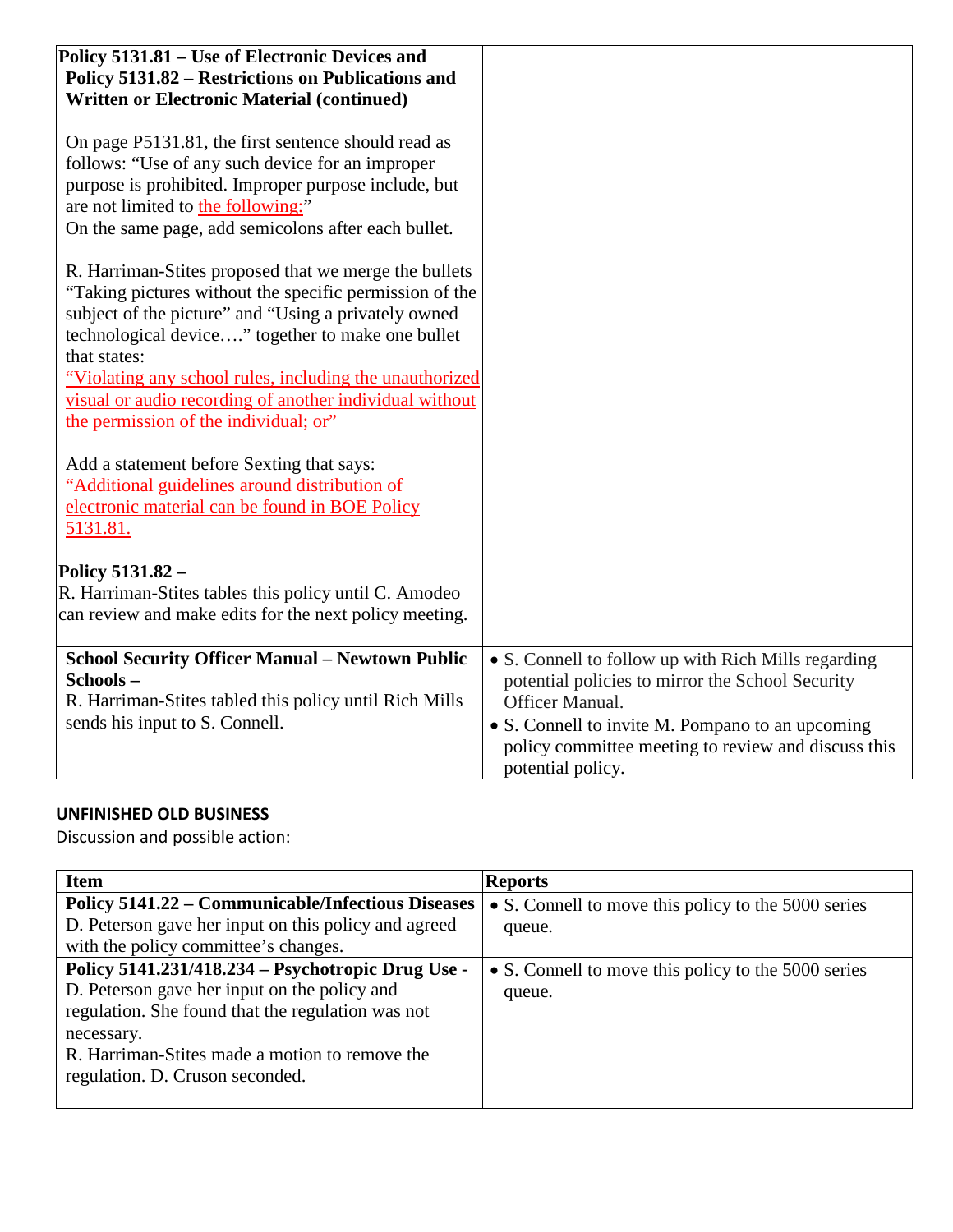| Policy 5141 - School Health Services -                    | • A. Dalton will email her edits to S. Connell.        |
|-----------------------------------------------------------|--------------------------------------------------------|
| Originally, this policy was incorrectly referred to as    | • S. Connell will ask M. Memoli if the law changed     |
| "School District Medical Advisor". The correct name is    | regarding physicals                                    |
| "School Health Services".                                 | • Review and discussion on this updated policy will    |
|                                                           | continue with A. Dalton's input.                       |
| R. Harriman-Stites recommends that we change the          |                                                        |
| layout of the first page for easier reading. The sentence |                                                        |
| that starts with "School health efforts shall be          |                                                        |
| directed" and bullets below should be before the          |                                                        |
| subtitle "School District Medical Advisor".               |                                                        |
|                                                           |                                                        |
| On page P5141(h), A. Dalton noted that in currently       |                                                        |
| students are required to get physicals every 13 months    |                                                        |
| to participate in a sport. According to this policy, it   |                                                        |
| states that "any student participating in an              |                                                        |
| interscholastic sports program must have a health         |                                                        |
| assessment, within the past thirteen months prior to the  |                                                        |
| first training sessions. After the initial exam, repeat   |                                                        |
| exams are requires every two years" (did the law          |                                                        |
| change?) S. Connell will reach out M. Memoli for the      |                                                        |
| answer.                                                   |                                                        |
|                                                           |                                                        |
| R. Harriman-Stites asked A. Dalton to send her edits to   |                                                        |
| S. Connell for next meeting.                              |                                                        |
| Policy 5141.21 - Administering Medication                 | • S. Connell to invite A. Dalton to attend an upcoming |
| R. Harriman-Stites tables this policy until the next      | policy meeting. Review and discussion on this edited   |
| policy meeting.                                           | policy will continue with her input.                   |
|                                                           |                                                        |
|                                                           |                                                        |

## **NEW BUSINESS**

Discussion and possible action:

## **UPDATE FROM THE SUPERINTENDENT**

L. Rodrigue would like to talk about Kindergarten class size. All things being equal, it isn't just class size that makes a difference, however, class size *does* matter at the lower level. L. Rodrigue states that she is starting to feel school Principals and staff coming forward regarding this issue. She would like to start seeing the classes with a range of 15-18 children per classroom.

R. Harriman-Stites would like to see the budgetary impact.

Kindergarten wouldn't have as much of an impact as Grade 1 and 2 would. L. Rodrigue believes that it would be smart to start with Kindergarten.

R. Harriman-Stites would like to see a policy regarding class sizes before further discussion.

Committee asked S. Connell to find a policy or guideline that Newtown adopted regarding class sizes.

## **PUBLIC PARTICIPATION**

None

A motion was made by R. Harriman-Stites to move Policy 5141.231/4118.234 – Psychotropic Drug Use and Policy 5141.22 – Communicable/Infectious Diseases - into the 5000 Series queue waiting for review by the Board of Education. D. Cruson seconded. Motion was unanimously approved.